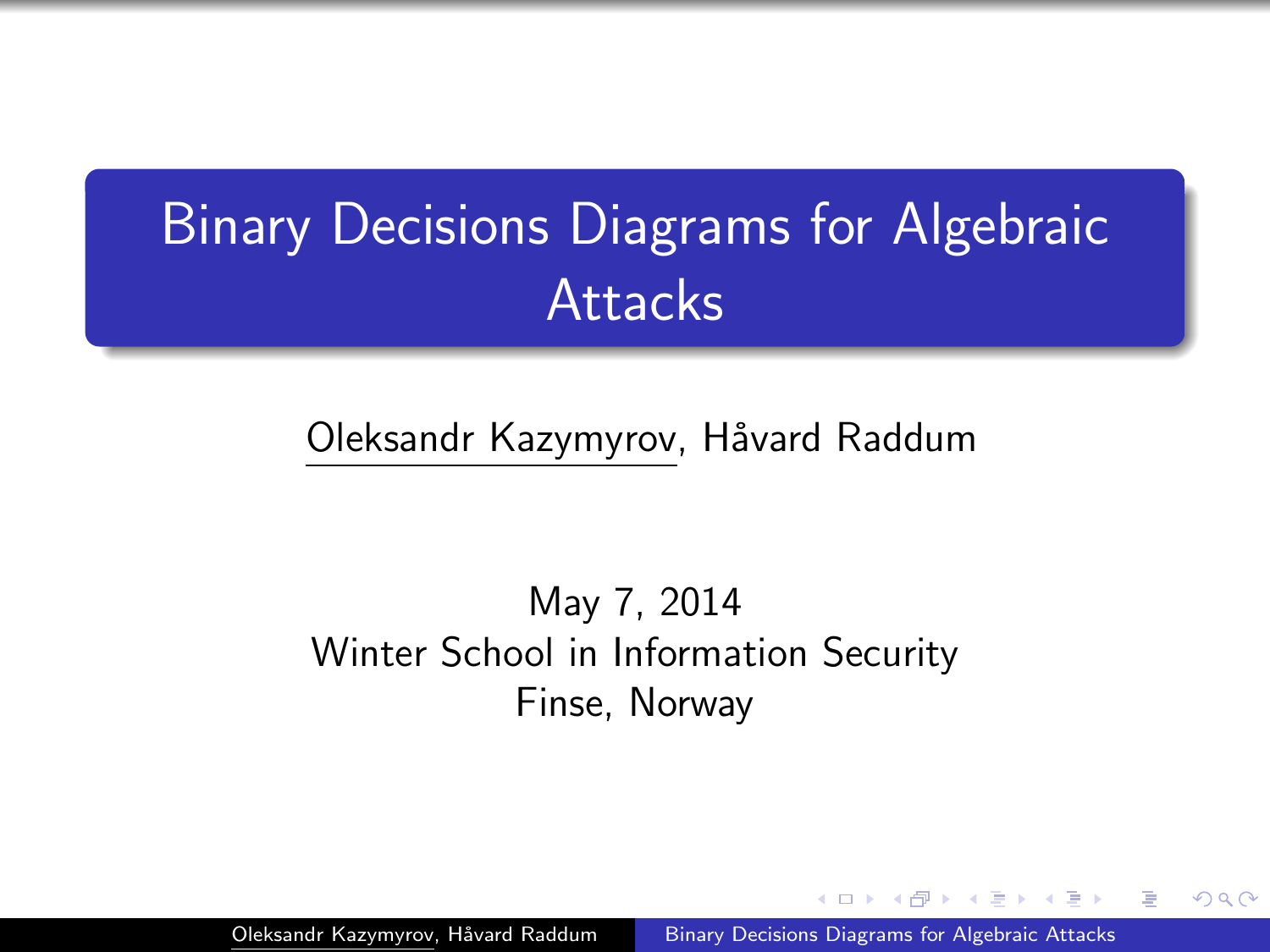# Current State



Figure : Development of Algebraic Attack

イロト イ押 トイヨ トイヨ トーヨ

 $299$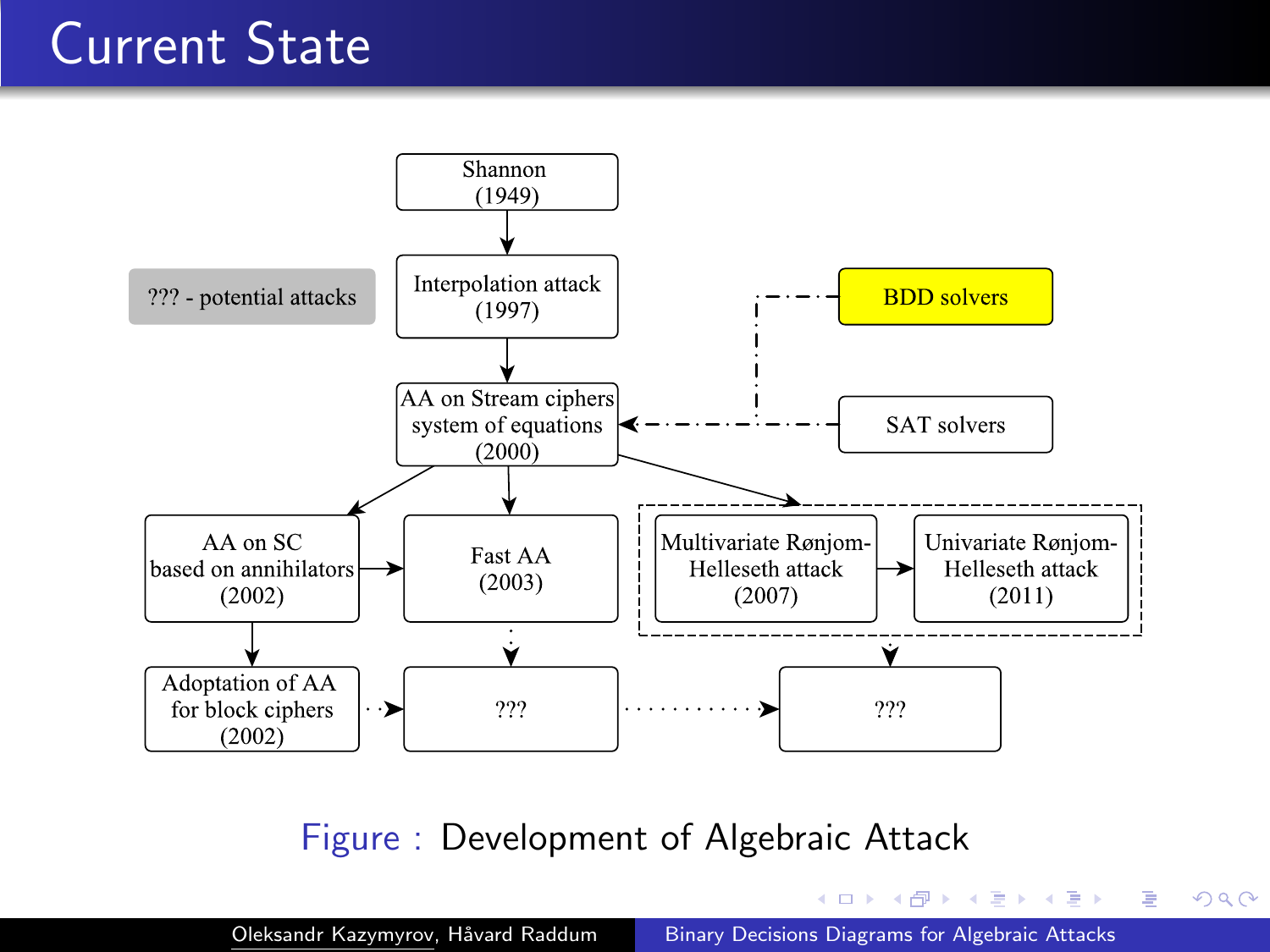# Binary Decisions Diagram (BDD)

$$
f(x_1, x_2, x_3) = x_1 x_3 + x_1 + x_2 + x_3 + 1
$$



#### Figure : Binary decision diagram for  $f$  function

Oleksandr Kazymyrov, Håvard Raddum [Binary Decisions Diagrams for Algebraic Attacks](#page-0-0)

<span id="page-2-0"></span> $2Q$ 

 $\equiv$   $\sim$ э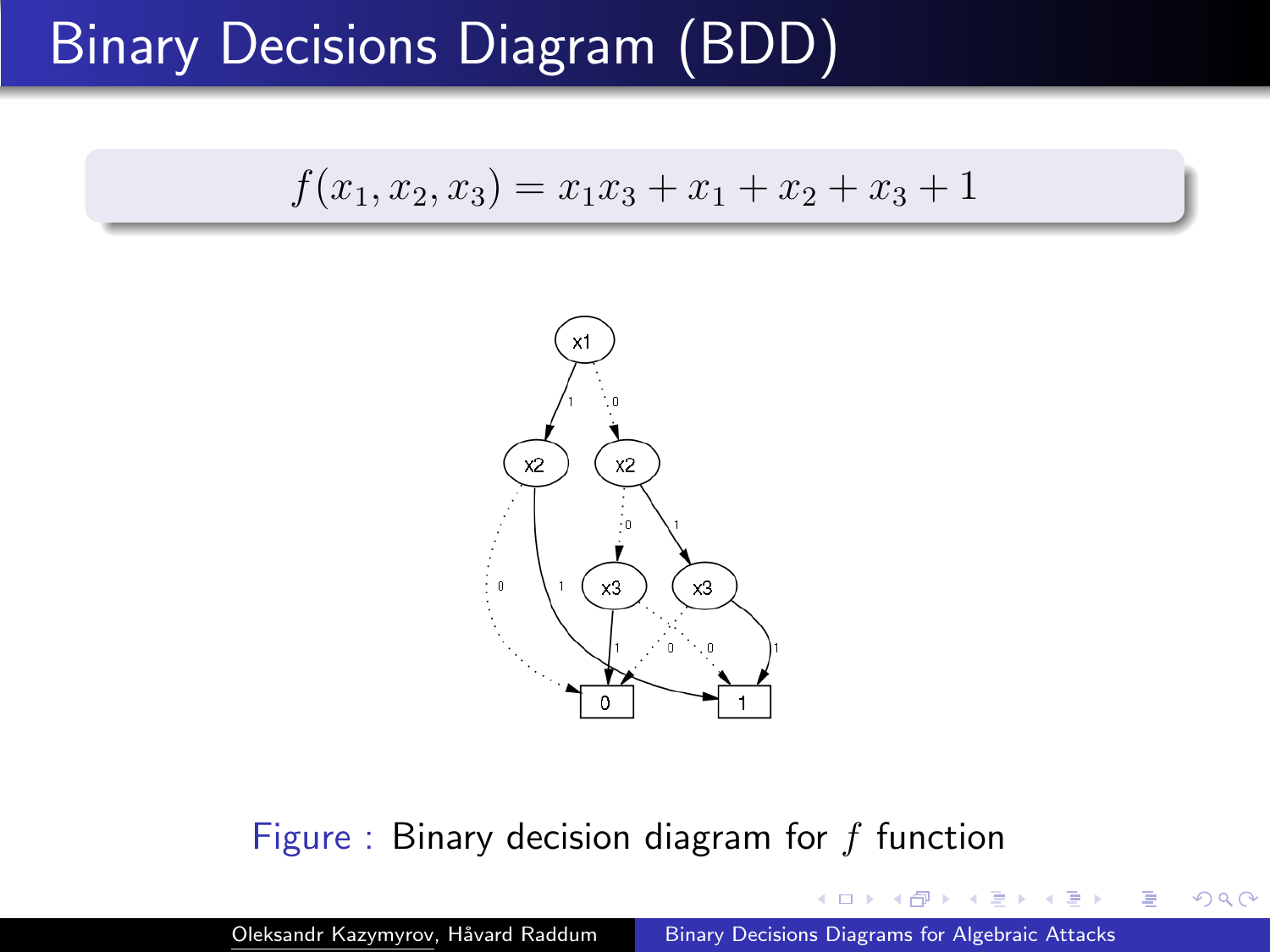# BDD in Cryptology



### Figure : Example of a BDD wit[h fo](#page-2-0)[ur](#page-4-0)[lev](#page-3-0)[e](#page-4-0)[ls](#page-0-0)

Oleksandr Kazymyrov, Håvard Raddum [Binary Decisions Diagrams for Algebraic Attacks](#page-0-0)

 $\Box$ 4 伊  $\sim$ → 重 ★ 目

in the Britain

<span id="page-3-0"></span> $299$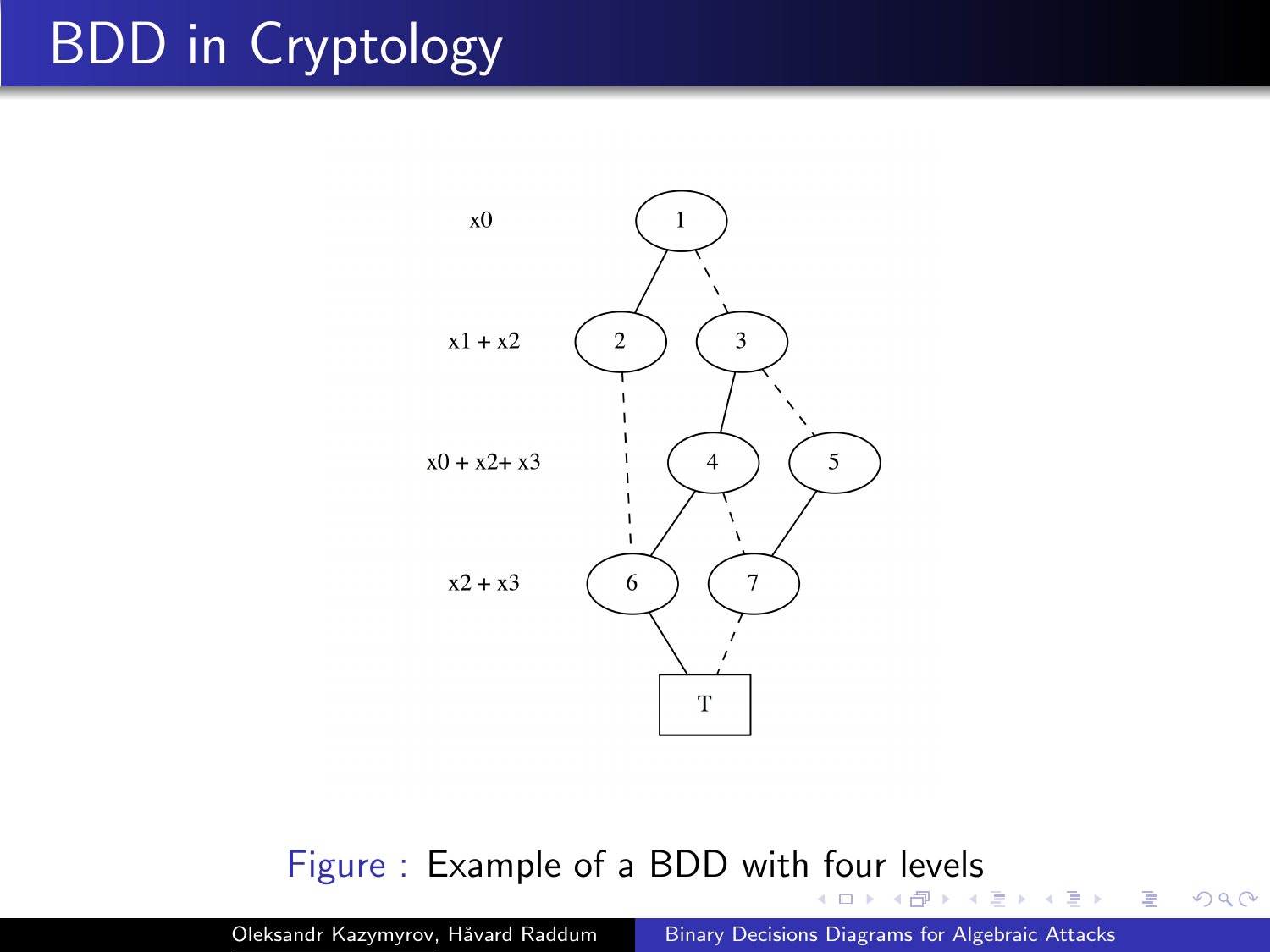## S-box Representation Using BDD

### $S-box = \{5, C, 8, F, 9, 7, 2, B, 6, A, 0, D, E, 4, 3, 1\}$



<span id="page-4-0"></span>つくへ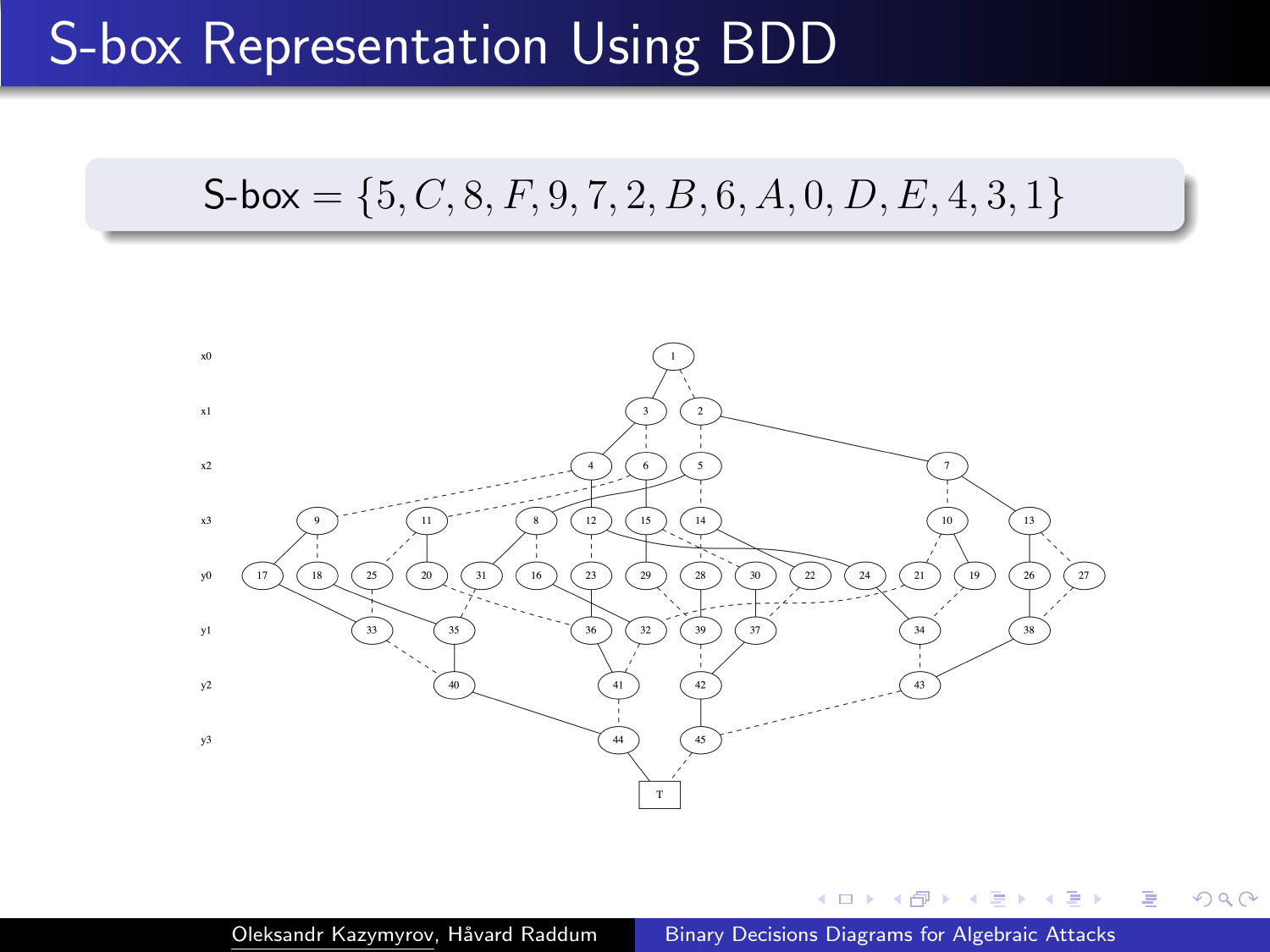Binary decision diagram (BDD)-based cryptanalysis of

- A5/1 (GSM keystream generator)
- E0 (Bluetooth keystream generator)
- **•** Trivium (eSTREAM Portfolio, Profile 2)
- Grain (eSTREAM Portfolio, Profile 2)

 $\bullet$  ...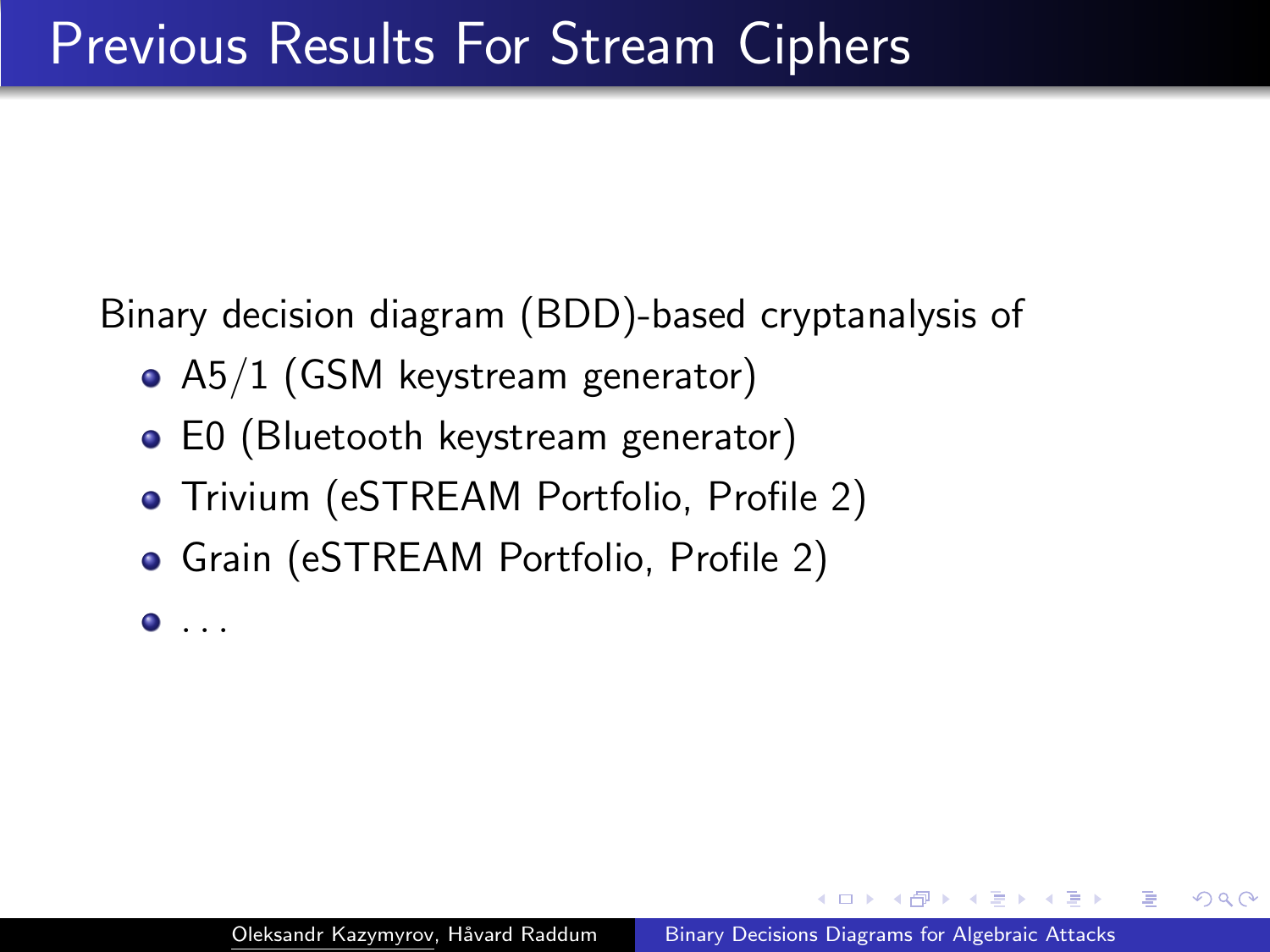### N.T. Courtois, G.V. Bard [1]

The 6-round DES (with 20 fixed key bits) was attacked by algebraic attack in several minutes with the help of conversion to SAT and applying MiniSat 2.0.

## E. Kleiman, [2]

The MiniAES (16-bit version) was attacked by XL and XSL methods.

"This results in a large sparse system of linear equations over the field  $GF(2)$  with an unknown number of extraneous solutions that need to be weeded out."

つくへ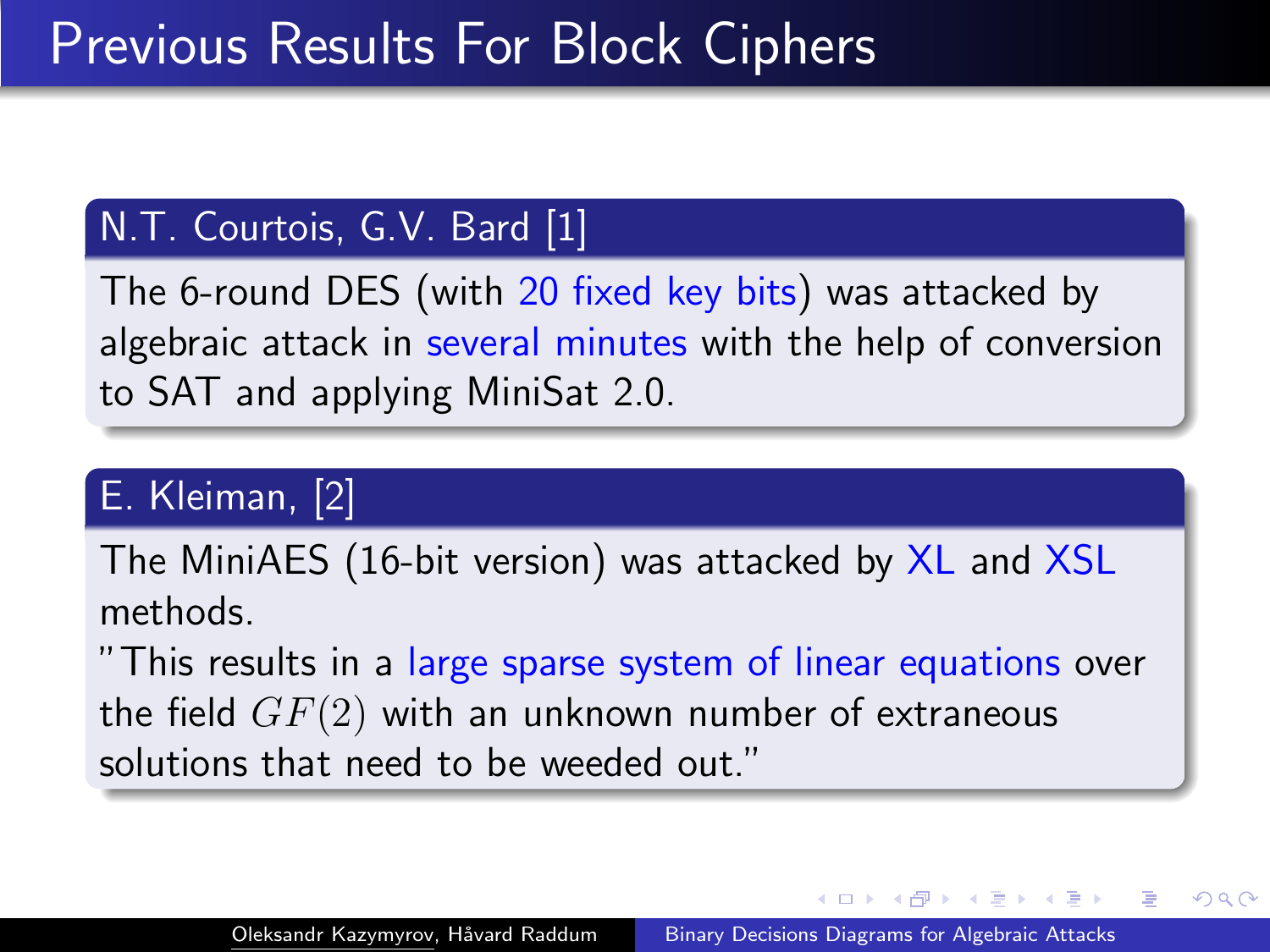# New Results of AA via BDD Representation

### DES

- Our best result is finding the key of 6-round DES using 8 chosen plaintext/ciphertext pairs without fixing or guessing any variables.
- The average complexity is  $2^{20.571}$  nodes, which is equivalent to  $\sim 1$  minute on MacBook Air 2013 with 8GB RAM.

### MiniAES

10-round MiniAES was totally broken via the BDD method using 1 known plaintext/ciphertext pair on regular PC. The average memory complexity is  $2^{24.961}$  nodes.

→ (母) → → ヨ) → → ヨ) →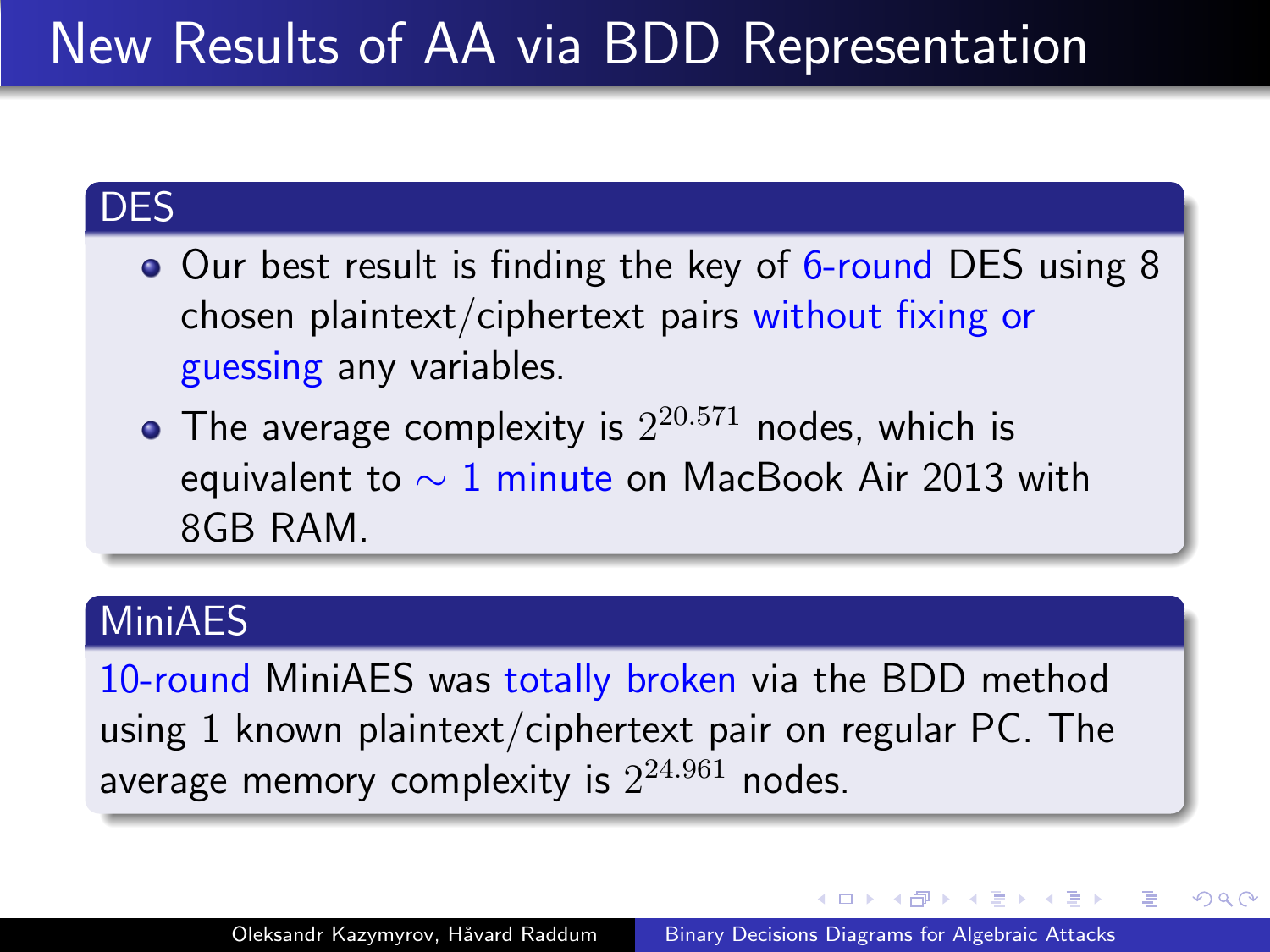Table : Complexities for solving reduced-round DES-systems. Each cell shows the minimum, average and maximum complexity observed over 100 instances.

| $#$ texts<br>rounds |                                    | 2                                       | 3                                           |                                    | 5                                       | 6                                  |                                         | 8                                  |
|---------------------|------------------------------------|-----------------------------------------|---------------------------------------------|------------------------------------|-----------------------------------------|------------------------------------|-----------------------------------------|------------------------------------|
| 4                   | 222.651<br>$2^{22.715}$<br>222.770 | 210.800<br>$2^{14.506}$<br>$2^{17.473}$ | $2^{9.281}$<br>$2^{10.606}$<br>$2^{13.006}$ | 29.585<br>210.257<br>$2^{12.029}$  | 29.748<br>$2^{9.805}$<br>29.892         | 29.976<br>210.070<br>$2^{10.412}$  | $2^{10.103}$<br>210.203<br>$2^{10.978}$ | 210.283<br>210.381<br>$2^{10.446}$ |
| 5                   |                                    | 219.472<br>$2^{22.110}$<br>$2^{23.805}$ | 213.831<br>$2^{16.455}$<br>219.329          | $2^{11.440}$<br>213.526<br>215.618 | $2^{12.126}$<br>$2^{13.995}$<br>216.633 | 212.289<br>$2^{14.212}$<br>216.758 | 212.583<br>214.410<br>216.882           | 212.749<br>$2^{14.704}$<br>217.414 |
| 6                   |                                    |                                         |                                             |                                    |                                         | $2^{24.506}$<br>224.929<br>225.352 | $2^{22.206}$<br>222.779<br>224.324      | 219.932<br>220.571<br>221.915      |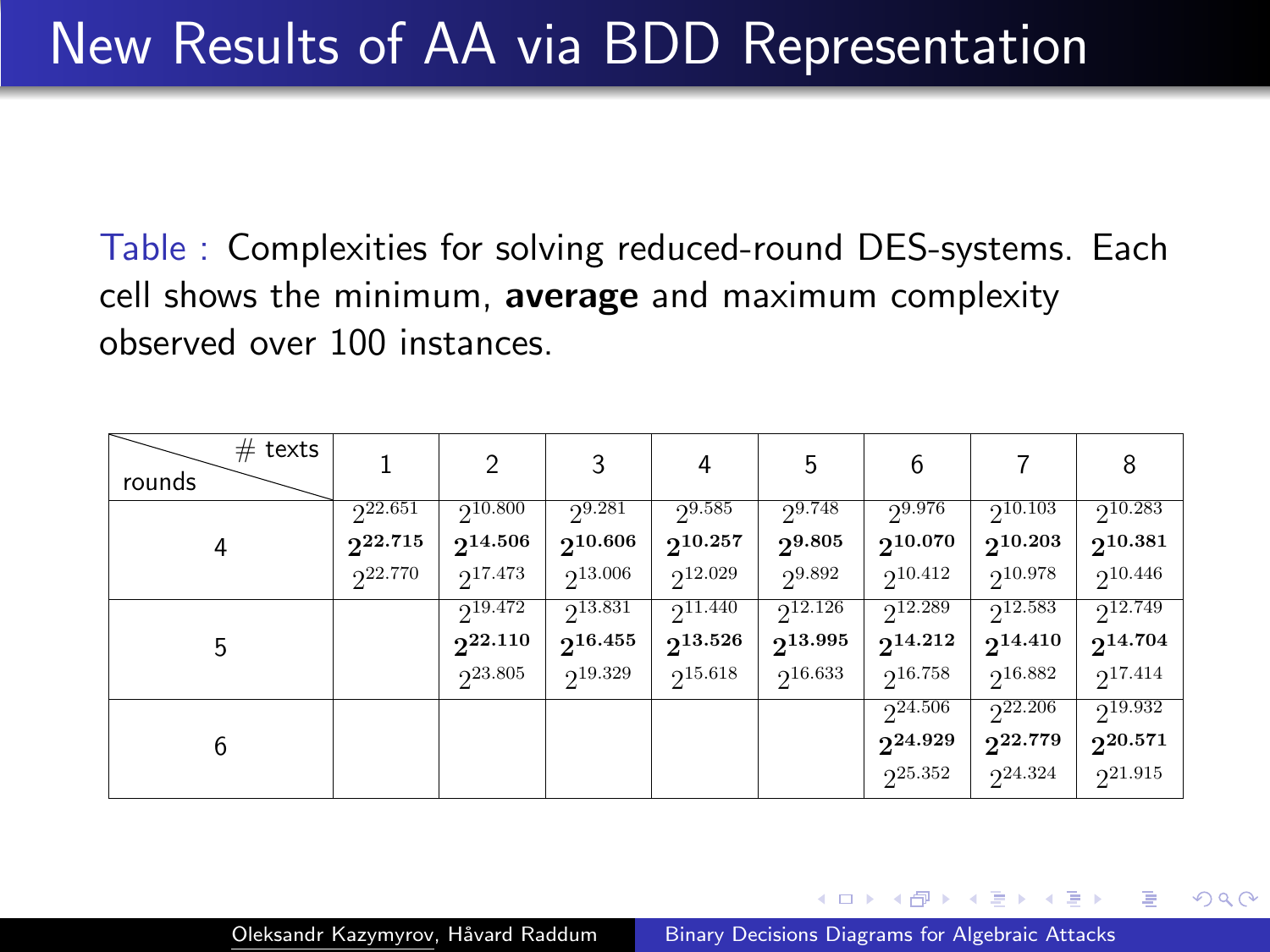# Open Problems and Further Development

- Development of general methodology and justification of theoretical bounds:
	- Does there exist a generic algorithm giving an order of BDDs that yield low complexity when applying linear absorption?
	- Is it possible to analytically estimate the complexity of solving a BDD system of equations, or do we have to actually run the solver to find out?
	- Which ciphers are most vulnerable against this type of algebraic attacks?
- More block ciphers, stream ciphers and hash functions can be attacked

A . . 2 . . 2 .